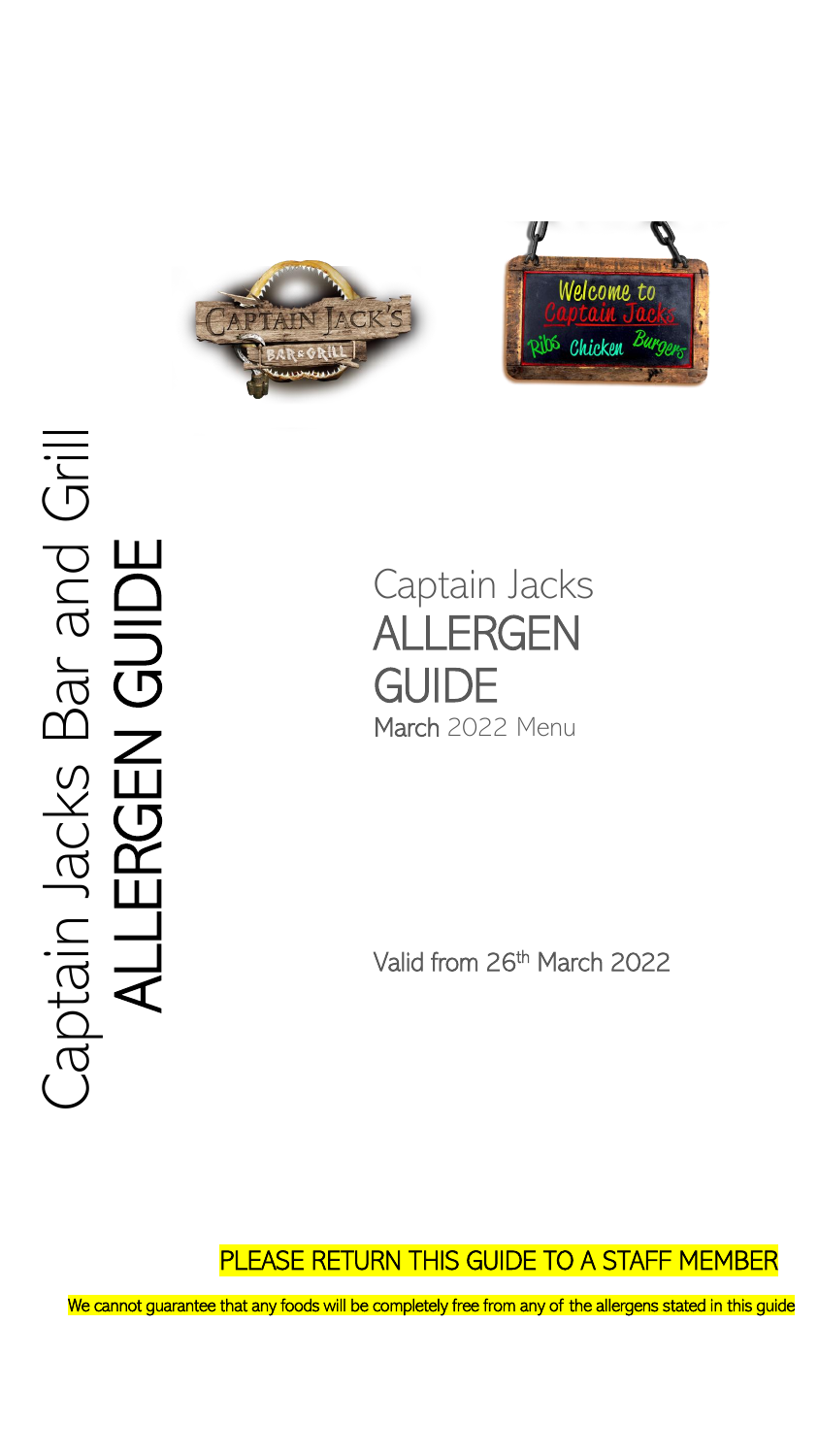

# OUR ALLERGEN GUIDE

Captain Jacks Bar and Grill attempts to provide as-complete-as-possible allergen information about its food products, customers with specific food allergens needs to use this guide to assist them with choosing items in our restaurant.

We cannot fully guarantee that any foods will be completely free from any allergens stated in this guide. Ingredients vary and may have changed since your last visit. Please check the relevant section in this allergen guide

If you have any questions or specific requirements please notify a member of staff when placing your food order.

Please Note:

Our Chips, onion rings, sausages, chicken nuggets and fish fingers can be cooked in the same oil.

for all these products – allergens can be found in the relevant section of this booklet.

Oil type used – Vegetable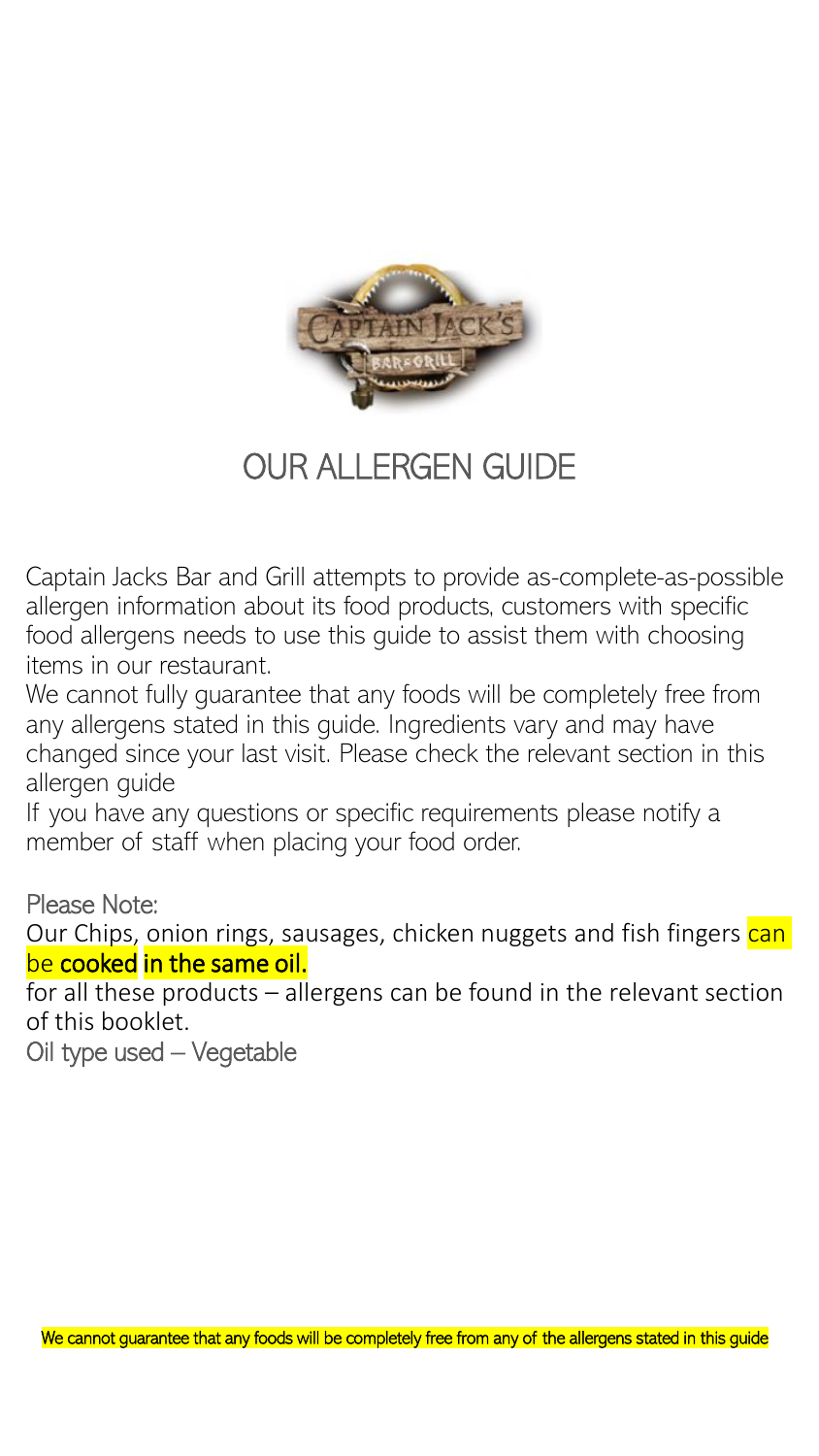# Sharers & Starters

#### Jacks Platter For 2:

Tortilla Chips – may contain milk Grated Cheese – milk Jalapenos – no intentional allergens Salsa – sulphur dioxide/sulphites Chicken Wings – cereals incl gluten, barley, celery, soya, wheat, mustard Beer battered onion rings – cereals incl gluten, wheat, barley Garlic bread slices – cereals incl gluten, wheat, milk, soya Soured cream – milk BBQ sauce – cereals incl gluten, barley, celery, soya, wheat, mustard

#### Nacho's:

Tortilla chips – may contain milk Salsa – Sulphur dioxide/Sulphites Sour Cream – Milk Cheese – Milk Jalapeno's – No intentional allergens

#### Jacks Chicken Wings:

Sticky chicken wings – cereals incl gluten, barley, celery, soya, wheat, mustard Garlic Mayonnaise – Eggs, mustard

#### Crispy Prawns:

Panko breaded King Prawns – cereals incl gluten, wheat, soya, crustaceans Salad – no intentional allergens Salad dressing – cereals incl gluten, wheat, mustard, barley, fish Sweet chilli dip – no intentional allergens

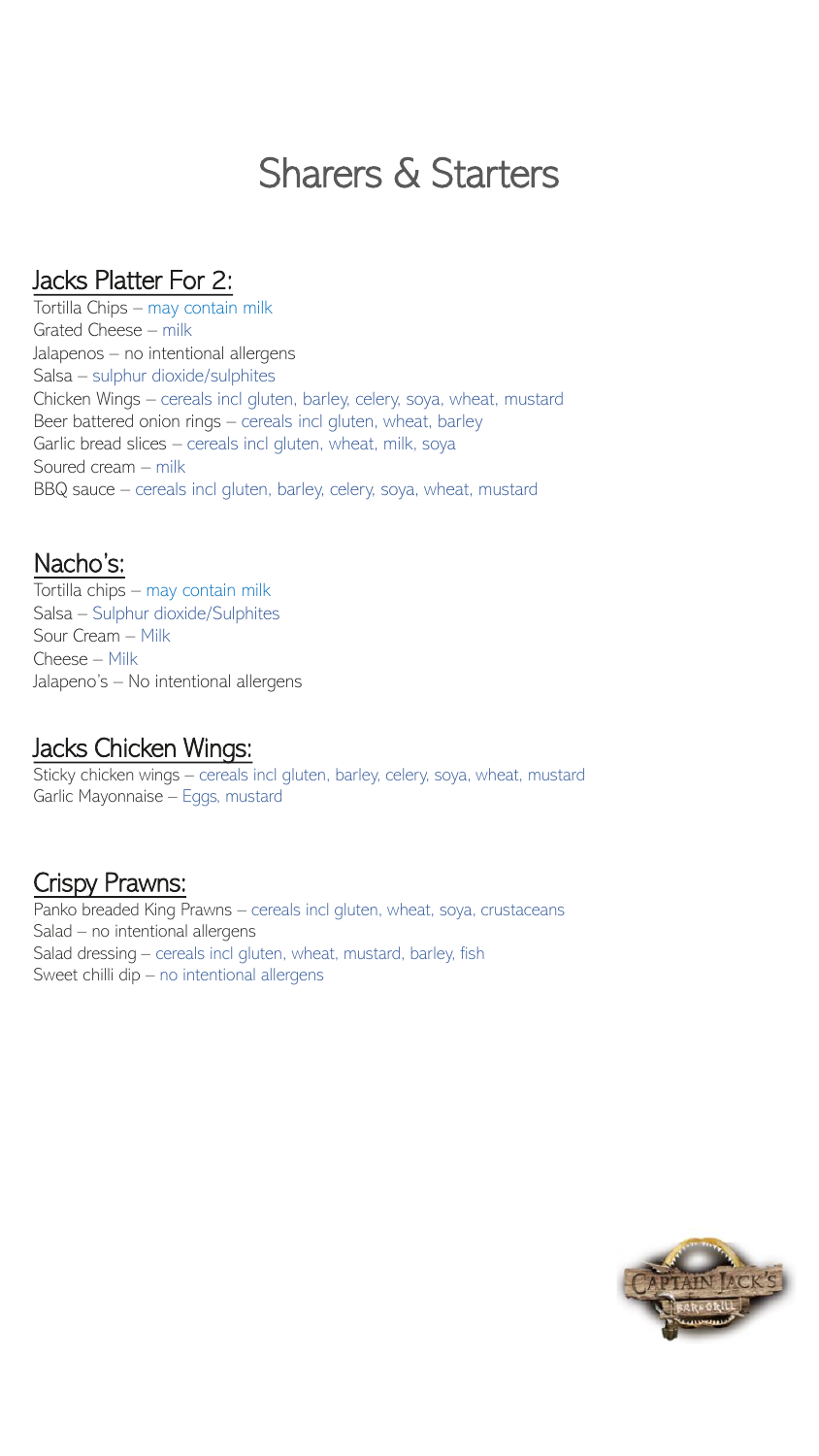# Vegetarian & Salads

### Three cheese broccoli pasta bake:

Homemade recipe – cereals incl gluten, wheat, milk, eggs, soya beans, mustard French dressing (over garnish) – cereals incl gluten, wheat, mustard, barley, fish

Add chips - No intentional allergens

#### Butternut Squash and red pepper masala:

Homemade Recipe – contains Mustard – may contain nuts, peanuts Rice – no intentional allergens

#### Plant Based Vegetable cheese burger:

Plant Based Burger – wheat, soya, barley – may contain eggs, celery, sesame and mustard Brioche bun – cereals incl gluten, wheat, milk, egg cheese – milk Salad – No intentional allergens Chips – No intentional allergens

# **Salads**

## Caesar:

Salad – no intentional allergens Croutons – cereals incl gluten, wheat Caesar dressing – cereals incl gluten, wheat, eggs, milk Parmesan shavings – milk

Add chargrilled chicken  $-$  no intentional allergens Add fries – no intentional allergens



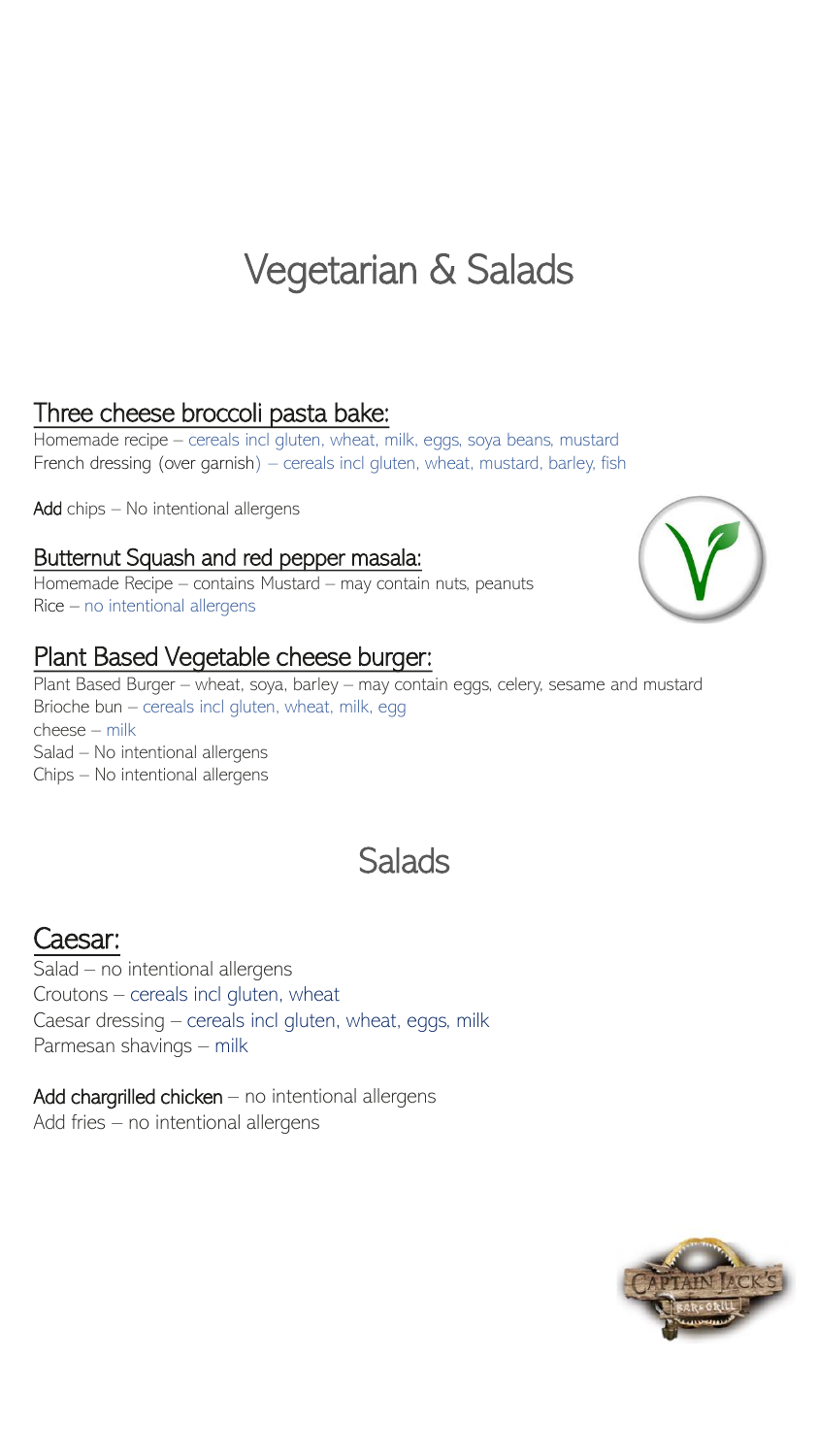# From The Chargrill

# Steaks:

#### All steaks are served with fries and a grilled tomato

8oz Rump – no intentional allergens 8oz Sirloin – no intentional allergens T-bone Steak – no intentional allergens Fries – no intentional allergens

#### Add a sauce:

Peppercorn sauce – milk (made with meat juices) BBQ sauce – cereals incl gluten, barley, celery, soya, wheat, mustard

# Big Dogs:

Footlong monster hotdog – no intentional allergens Large hotdog roll – cereals incl gluten, wheat, soya Fried onions – no intentional allergens Grated cheese – milk Chilli con carne – barley, fish Fries – no intentional allergens BBQ sauce - cereals incl gluten, barley, celery, soya, wheat, mustard

#### Hunters chicken:

Chicken breast fillet – No intentional allergens Bacon – No intentional allergens Grilled cheese – milk BBQ sauce – cereals incl gluten, barley, celery, soya, wheat, mustard French dressing (over garnish) – cereals incl gluten, wheat, mustard, barley, fish

## Beef Chilli:

Beef Chilli recipe – Barley, Fish Rice – No intentional allergens Tortilla chips – may contain milk Jalapenos – no intentional allergens

# Whole / half spit roasted chicken:

Whole / half roasted chicken – cereals incl gluten, soya, milk, celery, mustard, sulphur dioxide/sulphites Chips – No intentional allergens BBQ sauce – cereals incl gluten, barley, celery, soya, wheat, mustard Tennessee glaze – no intentional allergens Chipotle glaze – no intentional allergens

Add garlic bread – cereals incl gluten, wheat, milk, soya

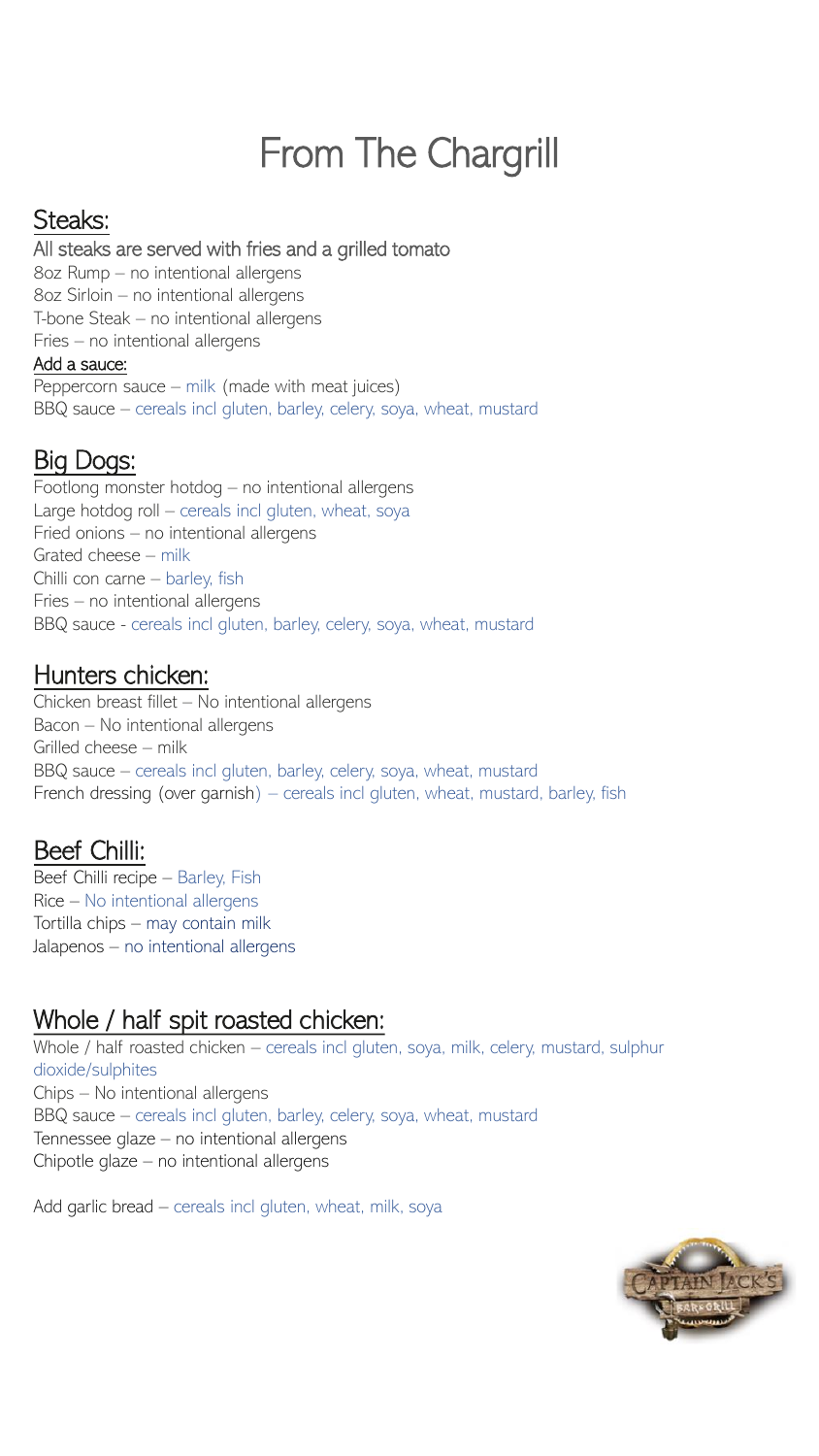# From the Chargrill

## Ribs & Wings:

½ Rack Ribs – no intentional allergens Jacks Chicken Wings – cereals incl gluten, barley, celery, soya, wheat, mustard

### Hanging chicken & chorizo Kebab:

Marinated Chicken Fillet Pieces – no intentional allergens Chorizo Slices – milk, soya Peppers – no intentional allergens Large pitta wrap – cereals incl gluten, wheat, milk Tzatziki Dip – contains milk, may contain soya

Add Fries – no intentional allergens

### Jacks Mega pirate Platter:

Tortilla chips – may contain milk Chilli con carne – barley, fish Grated cheese – milk Sticky chicken wings – cereals incl gluten, barley, celery, soya, wheat, mustard 1/3<sup>rd</sup> rack of ribs – no intentional allergens Beer battered onion rings – cereals incl gluten, wheat, barley Crispy chicken fillets – cereals incl gluten, wheat, milk

Add Fries – No Intentional Allergens

# Fish

## Blackened cod:

Cod fillet – fish Cajun Spices – no intentional allergens Cucumber & mango salsa – no intentional allergens New Potatoes – milk (from butter used)

#### Roasted Salmon:

Roasted Salmon Fillet – fish Lemon & herb mayonnaise – eggs, mustard Fries – no intentional allergens Or New potatoes – milk (from butter used)

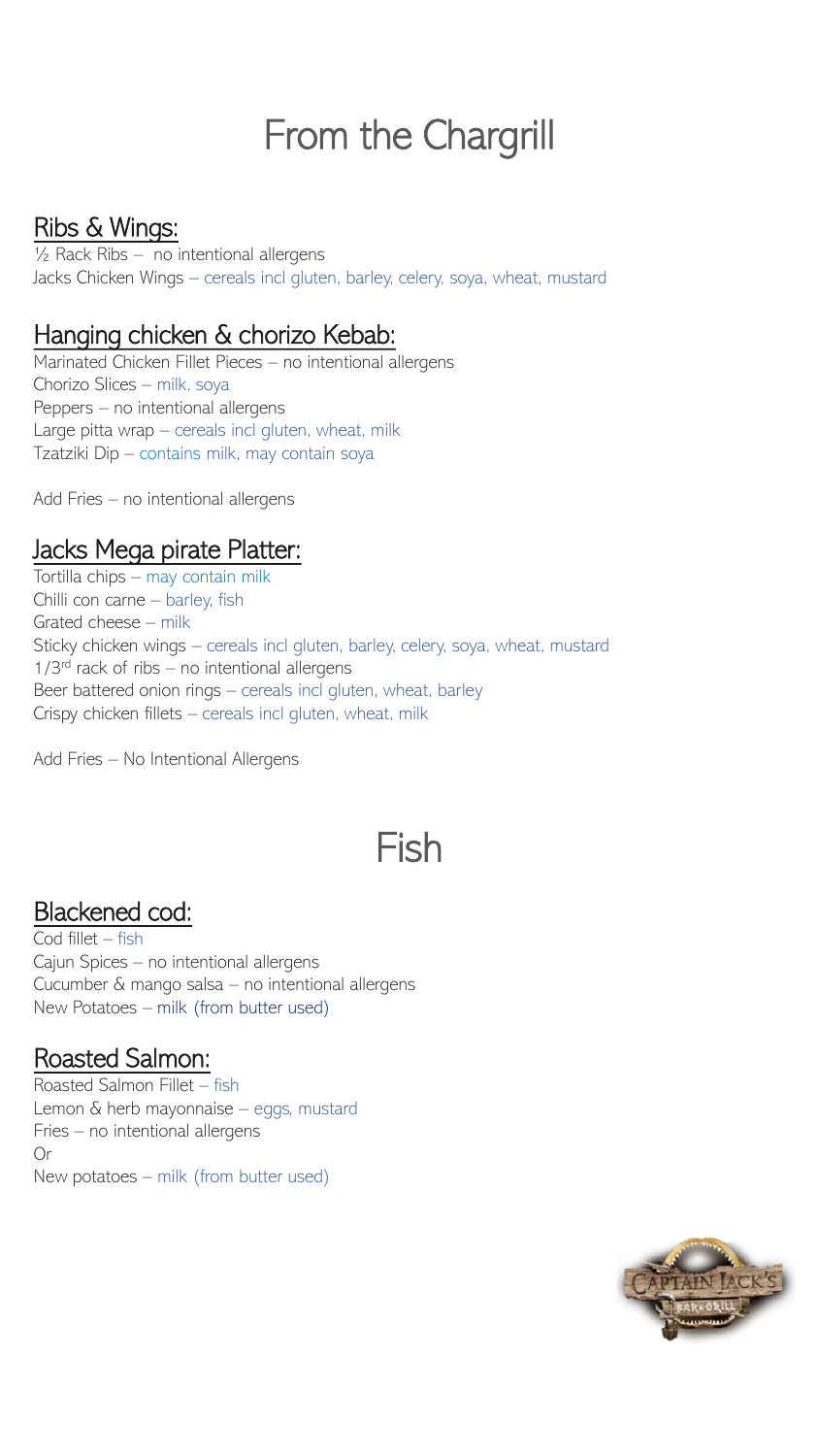# Burgers

#### Double stacker streaky surfer:

2 x 100% British beef burger – no intentional allergens Brioche bun – cereals incl gluten, egg, milk, wheat Lettuce – no intentional allergens Tomato – no intentional allergens Onion – no intentional allergens Cheese – milk bacon – no intentional allergens

#### Jacks Classic 6oz/12oz:

100% British beef burger – no intentional allergens Brioche bun – cereals incl gluten, egg, milk, wheat Lettuce – no intentional allergens Tomato – no intentional allergens Onion – no intentional allergens

## The Surfer 6oz/12oz:

100% British beef burger – no intentional allergens Brioche bun – cereals incl gluten, egg, milk, wheat Lettuce – no intentional allergens Tomato – no intentional allergens Onion – no intentional allergens Cheese - milk

# Streaky surfer 6oz:

100% British beef burger – no intentional allergens Brioche bun – cereals incl gluten, egg, milk, wheat Lettuce – no intentional allergens Tomato – no intentional allergens Onion – no intentional allergens Cheese – milk bacon - no intentional allergens

## Chicken & bacon Burger:

Chicken Breast fillet – no intentional allergens Brioche bun – cereals incl gluten, egg, milk, wheat Lettuce – no intentional allergens Tomato – no intentional allergens bacon – no intentional allergens

Add cheese - milk

## Extra - Burger toppings:

bacon – no intentional allergens Cheese – milk Jalapeno peppers – no intentional allergens Mushrooms – milk (from butter used) onions – no intentional allergens

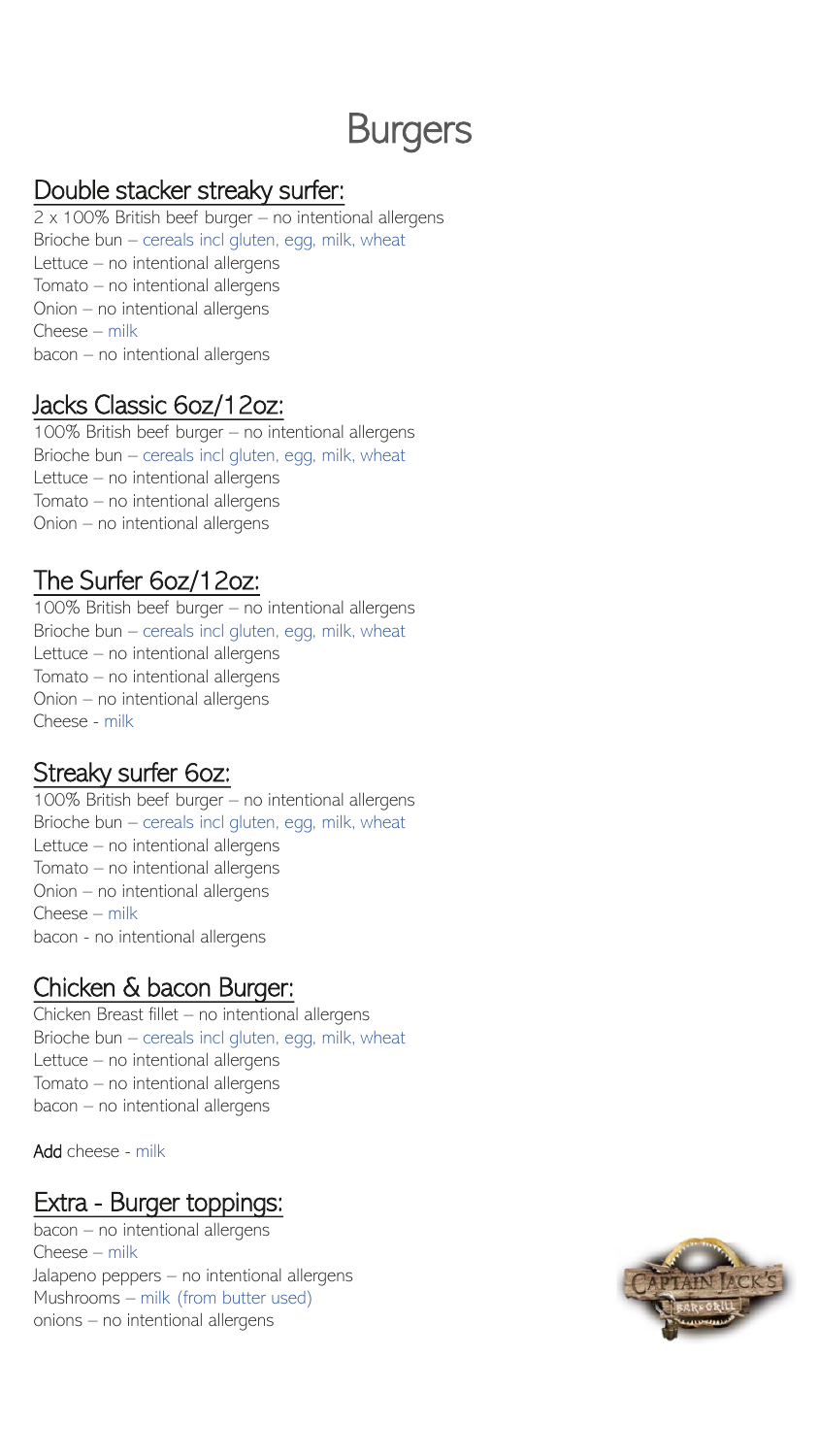# Captain Jacks Famous Ribs

### Double Dipped BBQ Wide Ribs:

Pork ribs – no intentional allergens BBQ glaze - cereals incl gluten, barley, celery, soya, wheat, mustards

#### Tennessee Glaze Wide Ribs:

Pork ribs - no intentional allergens Tennessee glaze – no intentional allergens

# **Sides** (Served with main meal only)

Onion Rings – cereals incl gluten, wheat, barley Grilled mushrooms – milk (from butter used) Garlic bread – cereals incl gluten, wheat, milk, soya Add cheese – milk Fries – No intentional allergens Smoked bacon and mushroom sauce – milk, sulphur dioxide/sulphites – may contain soya Peppercorn sauce – milk – made with meat juices

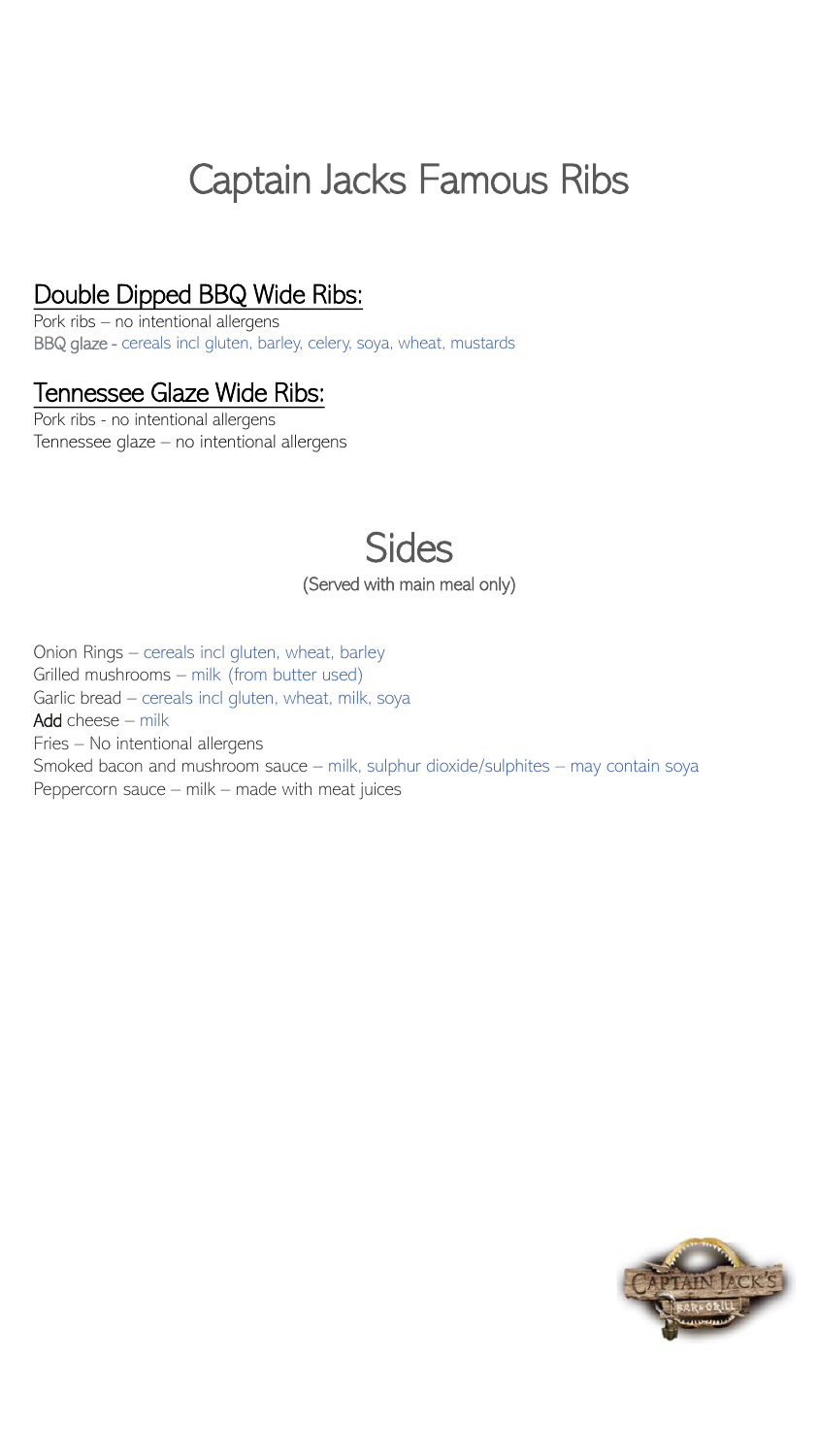# Kids Meals

# Pork Sausage and Chips:

Pork sausages – cereals incl gluten, wheat, soya, sulphites Fries – no intentional allergens Baked beans – No intentional allergens

#### Fish Fingers and Chips;

Fish Fingers – Cereals incl gluten, wheat, fish Fries – No intentional allergens Baked beans – No intentional allergens

### Chicken Nuggets and Chips:

Chicken Nuggets – cereals incl gluten, wheat, milk, celery, soya, egg, mustard Fries – No intentional allergens Baked beans – no intentional allergens

#### Beef Burger and Chips:

Beef Burger – cereals incl gluten, wheat, soya, sulphites Sesame seeded bun – cereals incl gluten, wheat, sesame Fries – No intentional allergens Baked beans – No intentional allergens

#### Hotdog in a roll:

Hot Dog – soya protein, celery – may contain mustard Hot Dog bun – cereals incl gluten, wheat – may contain sesame Fries – No intentional allergens Baked beans – No intentional allergens

#### Pasta spirals:

Pasta spirals in tomato sauce served with a slice of garlic bread Pasta spirals – cereals incl gluten, wheat Homemade tomato sauce – celery Garlic bread – cereals incl gluten, wheat, milk, soya